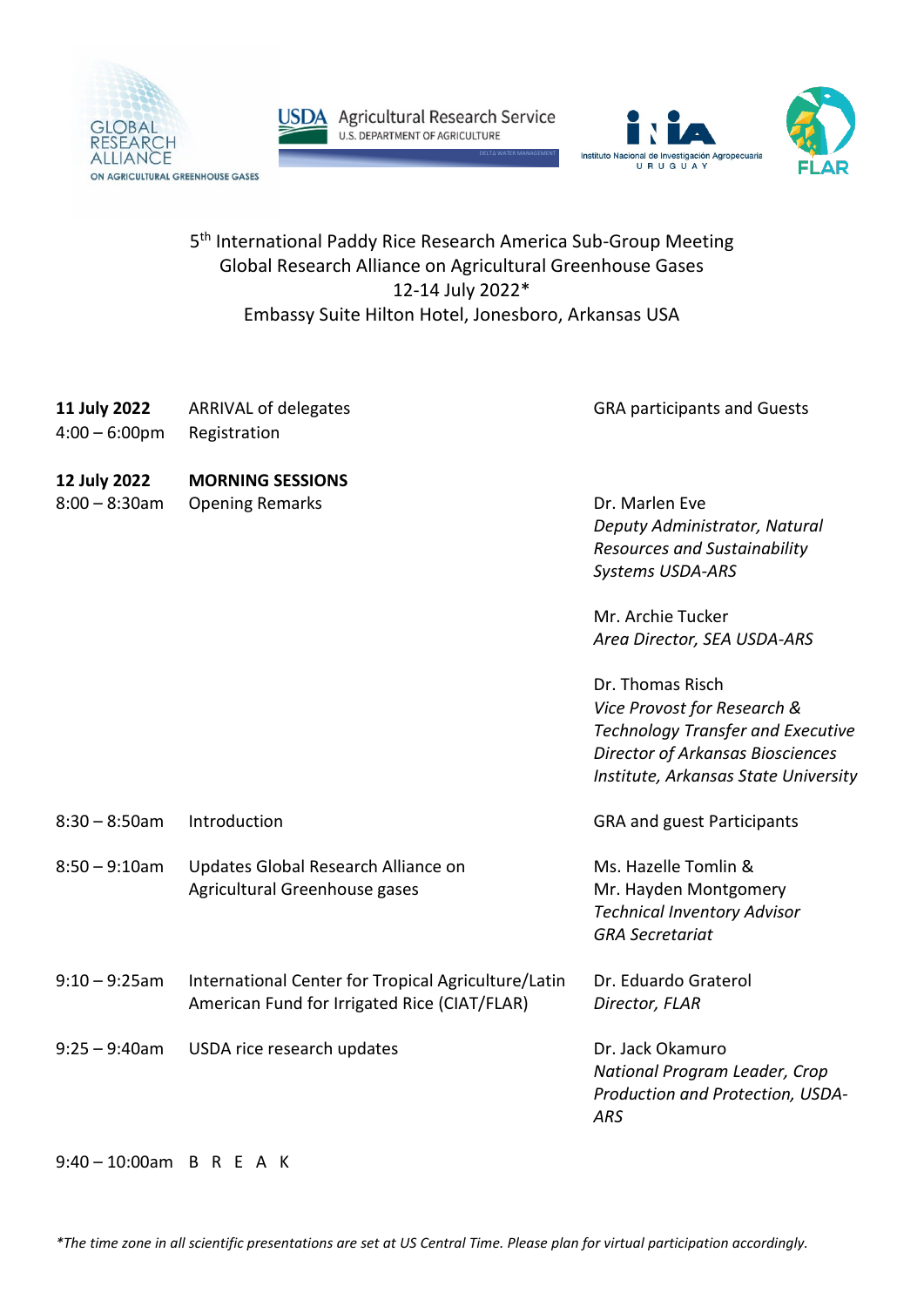|                  | 10:00 - 10:20am GHG research for rice systems in Argentina                                        | Dr. Susan Noemi Maciel<br>Professor, EENA/INTA<br>Dr. Cesar Eugenio Quintero<br>Professor<br>Universidad National de Entre Rios |
|------------------|---------------------------------------------------------------------------------------------------|---------------------------------------------------------------------------------------------------------------------------------|
|                  | 10:20 - 10:40am GHG research for rice systems in Brazil                                           | Dr. Walkyria Scivittaro<br>Researcher, Brazilian Agriculture<br><b>Research Corporation / EMBRAPA</b>                           |
|                  | 10:40 - 11:00am GHG research for rice systems in Chile                                            | Dr. Gabriel Donoso<br>Researcher, Agricultural Research<br>Institute                                                            |
|                  | 11:00 - 11:20am GHG research for rice systems in Colombia                                         | Ms. Catalina Trujillo<br>Research Associate, Alliance of<br><b>Biodiversity International and CIAT</b>                          |
|                  | 11:20 - 11:40am GHG Research for rice systems in Peru                                             | Dr. Elizabeth Consuelo Heros<br>Aguilar<br>Professor, Universidad Nacional<br>Agraria La Molina                                 |
|                  | 11:40 - 12:00pm GHG Research for rice systems in Uruguay                                          | Dr. Alvaro Roel<br>Research Specialist and Co-Chair<br><b>GRA PRRG/INIA</b>                                                     |
|                  | 12:00 - 12:20pm GHG Research for rice systems in USA                                              | Dr. Arlene Adviento-Borbe<br>Research Agronomist, DWMRU<br><b>USDA-ARS</b>                                                      |
|                  | 12:20 - 1:30pm L U N C H B R E A K                                                                |                                                                                                                                 |
| 12 July 2022     | <b>AFTERNOON SESSIONS</b>                                                                         |                                                                                                                                 |
| $1:30 - 1:50$ pm | Greenhouse gas emissions and global warming                                                       | Mr. Diego Della Lunga                                                                                                           |
|                  | potential associated with furrow irrigated rice<br>from a silt-loam soil in east-central Arkansas | PhD graduate student<br>University of Arkansas-Fayetteville                                                                     |

- 1:50 2:10pm The GHG impacts of AWD and other rice Dr. Benjamin Runkle production practices: eddy covariance studies *Associate Professor, University of*  in Arkansas *Arkansas-Fayetteville*
- 2:10 2:30pm Field-integrated flux measurements in Mid-South Dr. Michele Reba US rice using eddy covariance method: findings and *Research hydrologist, DWMRU*  Innovations *USDA-ARS*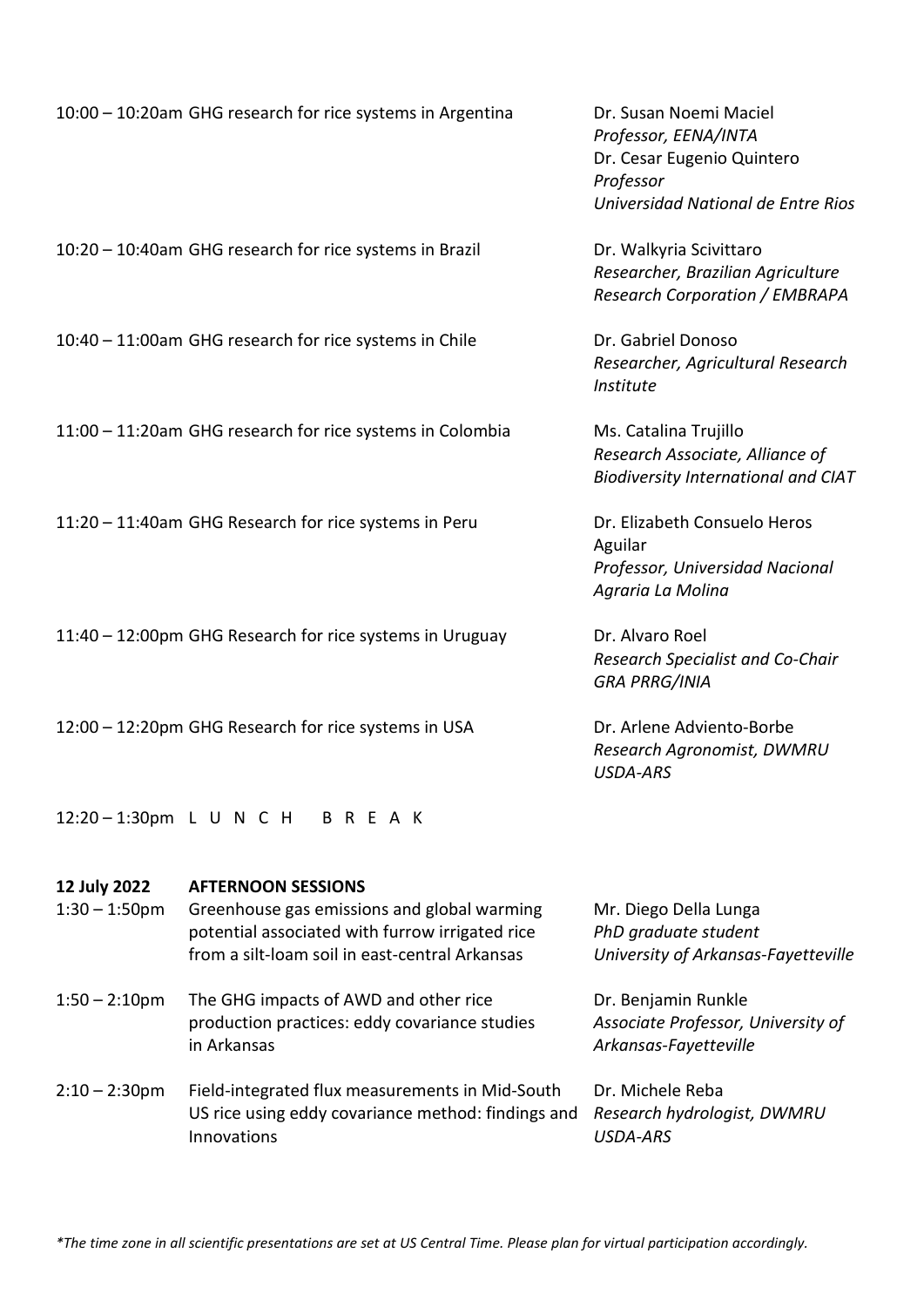| $2:30 - 2:50$ pm                  | Multiyear $CH_4$ and $N_2O$ emissions in different<br>irrigation management under long-term<br>continuous rice rotation in Arkansas        | Dr. Sandhya Karki<br>Post Doctorate Research Fellow<br>University of Arkansas-<br>Fayetteville/USDA-ARS |  |  |
|-----------------------------------|--------------------------------------------------------------------------------------------------------------------------------------------|---------------------------------------------------------------------------------------------------------|--|--|
| $2:50 - 3:10$ pm                  | GHG emissions in US ratoon rice                                                                                                            | Dr. Manoch Kongchum<br>Associate Professor, Louisiana State<br>University                               |  |  |
| $3:10 - 3:30$ pm                  | Alternate wetting and drying practice and<br>hybrid rice further reduce GHG emissions in<br>irrigated drill seeded rice system             | Dr. Arlene Adviento-Borbe<br>Research Agronomist, DWMRU<br><b>USDA-ARS</b>                              |  |  |
| $3:30 - 3:50$ pm                  | BREAK                                                                                                                                      |                                                                                                         |  |  |
| $3:50 - 4:10$ pm                  | Innovative irrigation management in US rice                                                                                                | Dr. Joseph Massey<br>Research Agronomist, DWMRU<br><b>USDA-ARS</b>                                      |  |  |
| $4:10 - 4:30$ pm                  | Microbiome influence on CH <sub>4</sub> emissions in rice                                                                                  | Dr. Desmond Jimenez<br>Chief Science Officer, Newleaf<br>Symbiotics                                     |  |  |
| $4:30 - 4:50$ pm                  | The role of rice genotypes in mitigation of<br>methane emissions                                                                           | Dr. Anna McClung<br>Research Geneticist, DBNRRC USDA-<br><b>ARS</b><br>Dr. Jinyoung Barnaby             |  |  |
| $4:50 - 5:10$ pm                  | GRA Paddy Rice Research Group America Sub-group<br>updates                                                                                 | Dr. Alvaro Roel<br>Co-Chairman, PRRG-Americas                                                           |  |  |
|                                   | 6:00 - 8:00pm SOCIALS / DINNER                                                                                                             |                                                                                                         |  |  |
| 13 July 2022<br>$8:30 - 10:00$ am | <b>MORNING SESSIONS</b>                                                                                                                    |                                                                                                         |  |  |
|                                   | Open Forum 1:<br>Discuss challenges, research priorities, potential<br>research support to scientists and technology<br>transfer/expertise | All participants                                                                                        |  |  |
| $10:00 - 10:20$ am B R E A K      |                                                                                                                                            |                                                                                                         |  |  |

10:20 – 12:20pm Open Forum 2: All participants